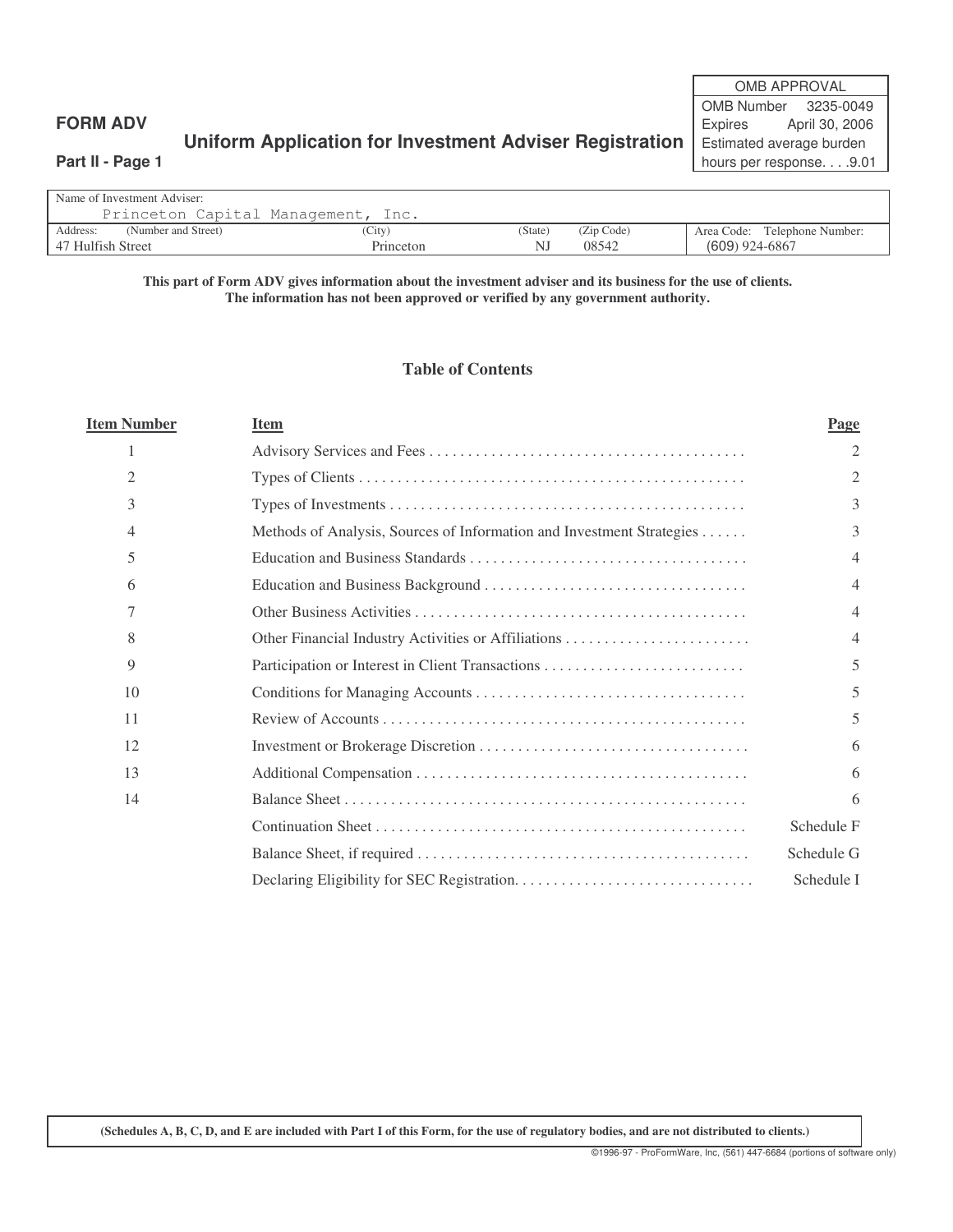| <b>FORM ADV</b>  | Applicant:                            | SEC File Number: | Date:    |
|------------------|---------------------------------------|------------------|----------|
| Part II - Page 2 | Princeton Capital Management,<br>lnc. | 801-33000        | 02/01/05 |

#### Definitions for Part II

Related person - Any officer, director or partner of applicant or any person directly or indirectly controlling, controlled by, or under common control with the applicant, including any non-clerical, non-ministerial employee.

Investment Supervisory Services - Giving continuous investment advice to a client (or making investments for the client) based on the individual needs of the client. Individual needs include, for example, the nature of other client assets and the client's personal and family obligations.

| 1. | A.<br>$\boxtimes$<br>$\Box$<br>□<br>$\Box$<br>□<br>П                                        | (1)<br>(2)<br>(3)<br>(4)<br>(5)<br>(6)<br>(7)<br>(8)<br>(9)                                                                                                                                           | Advisory Services and Fees. (check the applicable boxes)<br>Applicant:<br>Furnishes advice about securities in any manner not described above           |             |                  | For each type of service provided, state the approximate % of<br>total advisory billings from that service.<br>(See instruction below.)<br>Furnishes investment advice through consultations not included in either service described above<br>Issues special reports about securities not included in any service described above<br>Issues, not as part of any service described above, any charts, graphs, formulas, or other devices which clients<br>On more than an occasional basis, furnishes advice to clients on matters not involving securities<br>(Percentages should be based on applicant's last fiscal year. If applicant has not completed its first fiscal year, provide |  |  |  |  |  |
|----|---------------------------------------------------------------------------------------------|-------------------------------------------------------------------------------------------------------------------------------------------------------------------------------------------------------|---------------------------------------------------------------------------------------------------------------------------------------------------------|-------------|------------------|--------------------------------------------------------------------------------------------------------------------------------------------------------------------------------------------------------------------------------------------------------------------------------------------------------------------------------------------------------------------------------------------------------------------------------------------------------------------------------------------------------------------------------------------------------------------------------------------------------------------------------------------------------------------------------------------|--|--|--|--|--|
|    | estimates of advisory billings for that year and state that the percentages are estimates.) |                                                                                                                                                                                                       |                                                                                                                                                         |             |                  |                                                                                                                                                                                                                                                                                                                                                                                                                                                                                                                                                                                                                                                                                            |  |  |  |  |  |
|    | <b>B.</b>                                                                                   |                                                                                                                                                                                                       | Yes<br>N <sub>0</sub><br>$\boxtimes$<br>Does the applicant call any of the services it checked above financial planning or some similar term?<br>$\Box$ |             |                  |                                                                                                                                                                                                                                                                                                                                                                                                                                                                                                                                                                                                                                                                                            |  |  |  |  |  |
|    | C.                                                                                          | Applicant offers investment advisory services for: (check all that apply):                                                                                                                            |                                                                                                                                                         |             |                  |                                                                                                                                                                                                                                                                                                                                                                                                                                                                                                                                                                                                                                                                                            |  |  |  |  |  |
|    |                                                                                             | ⊠<br>$\Box$<br>П                                                                                                                                                                                      | A percentage of assets under management<br>(1)<br>Hourly charges<br>(2)<br>Fixed fees (not including subscription fees)<br>(3)                          |             | П<br>$\Box$<br>П | Subscription fees<br>(4)<br>Commissions<br>(5)<br>(6)<br>Other                                                                                                                                                                                                                                                                                                                                                                                                                                                                                                                                                                                                                             |  |  |  |  |  |
|    | D.                                                                                          | For each checked box in A above, describe on Schedule F:                                                                                                                                              |                                                                                                                                                         |             |                  |                                                                                                                                                                                                                                                                                                                                                                                                                                                                                                                                                                                                                                                                                            |  |  |  |  |  |
|    |                                                                                             | the services provided, including the name of any publication or report issued by the adviser on a<br>subscription basis or for a fee                                                                  |                                                                                                                                                         |             |                  |                                                                                                                                                                                                                                                                                                                                                                                                                                                                                                                                                                                                                                                                                            |  |  |  |  |  |
|    |                                                                                             |                                                                                                                                                                                                       | applicant's basic fee schedule, how fees are charged and whether its fees are negotiable                                                                |             |                  |                                                                                                                                                                                                                                                                                                                                                                                                                                                                                                                                                                                                                                                                                            |  |  |  |  |  |
|    |                                                                                             | when compensation is payable, and if compensation is payable before service is provided, how a client<br>may get a refund or may terminate an investment advisory contract before its expiration date |                                                                                                                                                         |             |                  |                                                                                                                                                                                                                                                                                                                                                                                                                                                                                                                                                                                                                                                                                            |  |  |  |  |  |
| 2. |                                                                                             |                                                                                                                                                                                                       | Types of Clients - Applicant generally provides investment advice to: (check those that apply)                                                          |             |                  |                                                                                                                                                                                                                                                                                                                                                                                                                                                                                                                                                                                                                                                                                            |  |  |  |  |  |
|    | $\boxtimes$                                                                                 | А.                                                                                                                                                                                                    | Individuals                                                                                                                                             | $\boxtimes$ | Ε.               | Trusts, estates, or charitable organizations                                                                                                                                                                                                                                                                                                                                                                                                                                                                                                                                                                                                                                               |  |  |  |  |  |
|    |                                                                                             | Β.                                                                                                                                                                                                    | Banks or thrift institutions                                                                                                                            | $\boxtimes$ | F.               | Corporations or business entities other than those<br>listed above                                                                                                                                                                                                                                                                                                                                                                                                                                                                                                                                                                                                                         |  |  |  |  |  |
|    | L                                                                                           | C.                                                                                                                                                                                                    | Investment companies                                                                                                                                    | $\boxtimes$ |                  |                                                                                                                                                                                                                                                                                                                                                                                                                                                                                                                                                                                                                                                                                            |  |  |  |  |  |
|    | ⊠                                                                                           | D.                                                                                                                                                                                                    | Pension and profit sharing plans                                                                                                                        |             | G.               | Other (describe on Schedule F)                                                                                                                                                                                                                                                                                                                                                                                                                                                                                                                                                                                                                                                             |  |  |  |  |  |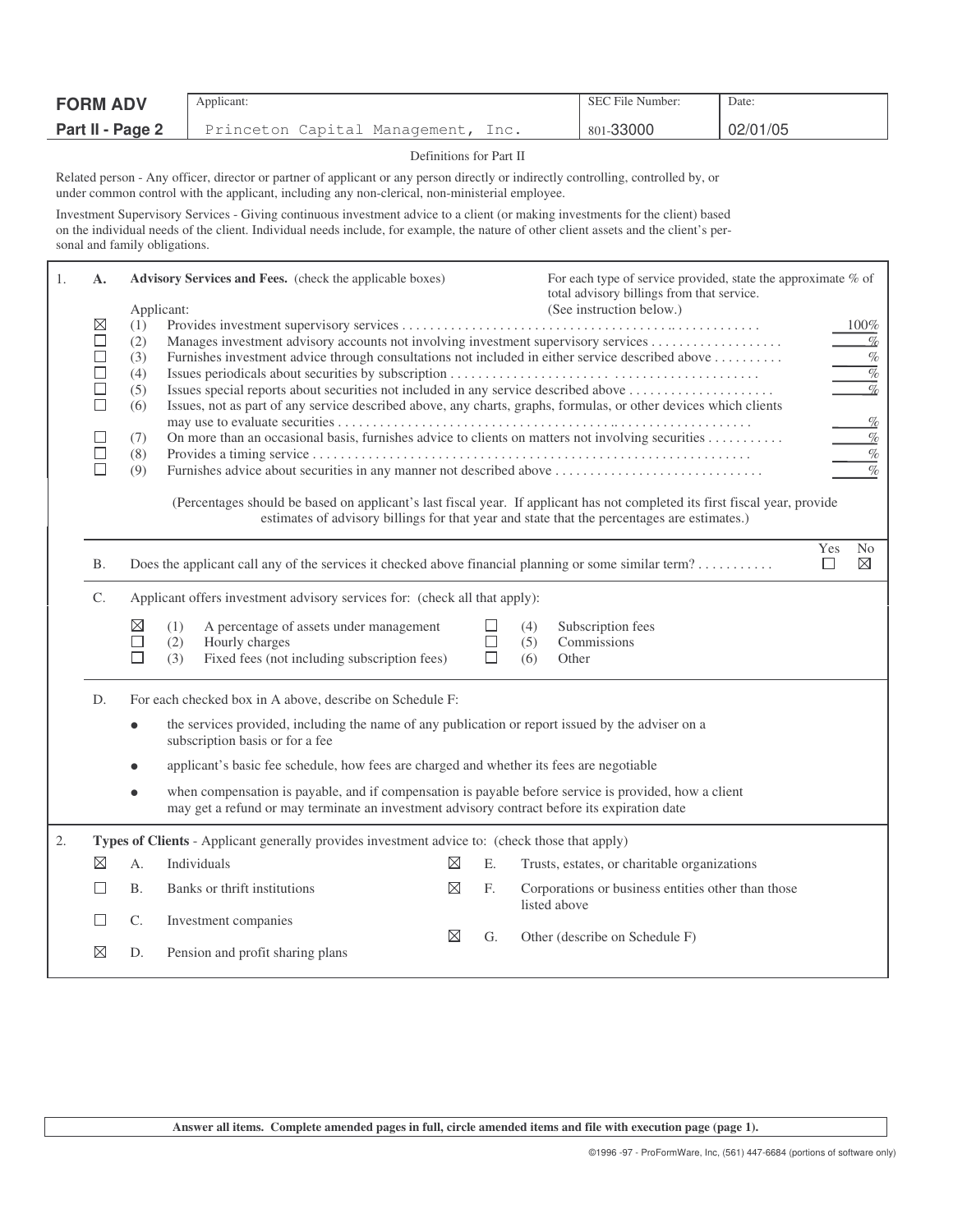| <b>FORM ADV</b> |                                                                         |                  | Applicant:                                                                                                           |                       |             |                 | SEC File Number:                                                                                 | Date:    |
|-----------------|-------------------------------------------------------------------------|------------------|----------------------------------------------------------------------------------------------------------------------|-----------------------|-------------|-----------------|--------------------------------------------------------------------------------------------------|----------|
|                 |                                                                         | Part II - Page 3 | Princeton Capital Management, Inc.                                                                                   |                       |             |                 | 801-33000                                                                                        | 02/01/05 |
|                 |                                                                         |                  |                                                                                                                      |                       |             |                 |                                                                                                  |          |
| 3.              |                                                                         |                  | Types of Investments. Applicant offers advice on the following: (check those that apply)<br><b>Equity Securities</b> | $\boxtimes$           | Н.          |                 | United States government securities                                                              |          |
|                 | ⊠                                                                       | А.               | (1) exchange-listed securities                                                                                       |                       |             |                 |                                                                                                  |          |
|                 | $\boxtimes$<br>$\boxtimes$                                              |                  | (2) securities traded over-the-counter<br>(3) foreign issues                                                         | $\Box$                | Ι.          |                 | Options contracts on:<br>(1) securities                                                          |          |
|                 |                                                                         |                  |                                                                                                                      | $\Box$                |             |                 | (2) commodities                                                                                  |          |
|                 | $\boxtimes$                                                             | <b>B.</b>        | Warrants                                                                                                             |                       | J.          |                 | Futures contracts on:                                                                            |          |
|                 | $\boxtimes$                                                             | C.               | Corporate debt securities<br>(other than commercial paper)                                                           | ⊔<br>□                |             |                 | (1) tangibles<br>(2) intangibles                                                                 |          |
|                 |                                                                         |                  |                                                                                                                      |                       |             |                 |                                                                                                  |          |
|                 | $\boxtimes$                                                             | D.               | Commercial paper                                                                                                     | ⊔                     | К.          |                 | Interests in partnerships investing in:<br>$(1)$ real estate                                     |          |
|                 | ⊔                                                                       | Е.               | Certificates of deposit                                                                                              | $\Box$<br>$\boxtimes$ |             |                 | (2) oil and gas interests<br>(3) other (explain on Schedule F)                                   |          |
|                 | $\boxtimes$                                                             | F.               | Municipal securities                                                                                                 |                       |             |                 |                                                                                                  |          |
|                 |                                                                         | G.               | Investment company securities                                                                                        | ⊠                     | L.          |                 | Other (explain on Schedule F)                                                                    |          |
|                 | □                                                                       |                  | (1) variable life insurance                                                                                          |                       |             |                 |                                                                                                  |          |
|                 | □<br>$\boxtimes$                                                        |                  | (2) variable annuities<br>(3) mutual fund shares                                                                     |                       |             |                 |                                                                                                  |          |
| 4.              | Methods of Analysis, Sources of Information, and Investment Strategies. |                  |                                                                                                                      |                       |             |                 |                                                                                                  |          |
|                 | А.                                                                      |                  | Applicant's security analysis methods include: (check those that apply)                                              |                       |             |                 |                                                                                                  |          |
|                 |                                                                         | (1)              | $\Box$ Charting                                                                                                      | (4)                   |             | $\Box$ Cyclical |                                                                                                  |          |
|                 |                                                                         | (2)              | $\boxtimes$ Fundamental                                                                                              | (5)                   |             |                 | $\boxtimes$ Other (explain on Schedule F)                                                        |          |
|                 |                                                                         |                  |                                                                                                                      |                       |             |                 |                                                                                                  |          |
|                 |                                                                         | (3)              | Technical<br>$\perp$                                                                                                 |                       |             |                 |                                                                                                  |          |
|                 | Β.                                                                      |                  | The main sources of information applicant uses include: (check those that apply)                                     |                       |             |                 |                                                                                                  |          |
|                 |                                                                         | (1)              | $\boxtimes$ Financial newspapers and magazines                                                                       | (5)                   |             |                 | $\Box$ Timing services                                                                           |          |
|                 |                                                                         | (2)              | $\boxtimes$ Inspections of corporate activities                                                                      | (6)                   |             |                 | $\boxtimes$ Annual reports, prospectuses, filings with the<br>Securities and Exchange Commission |          |
|                 |                                                                         | (3)              | $\boxtimes$ Research materials prepared by others                                                                    | (7)                   |             |                 | $\boxtimes$ Company press releases                                                               |          |
|                 |                                                                         | (4)              | $\boxtimes$ Corporate rating services                                                                                | (8)                   |             |                 | $\boxtimes$ Other (explain on Schedule F)                                                        |          |
|                 | C.                                                                      |                  | The investment strategies used to implement any investment advice given to clients include: (check those that apply) |                       |             |                 |                                                                                                  |          |
|                 |                                                                         | (1)              | $\boxtimes$ Long term purchases<br>(securities held at least a year)                                                 | (5)                   |             |                 | $\boxtimes$ Margin transactions                                                                  |          |
|                 |                                                                         | (2)              | $\boxtimes$ Short term purchases                                                                                     | (6)                   | $\boxtimes$ |                 | Option writing, including covered options,                                                       |          |
|                 |                                                                         | (3)              | (securities sold within a year)<br>$\boxtimes$ Trading (securities sold within 30 days)                              |                       |             |                 | uncovered options or spreading strategies                                                        |          |
|                 |                                                                         | (4)              | $\boxtimes$ Short sales                                                                                              | (7)                   | ⊠           |                 | Other (explain on Schedule F)                                                                    |          |
|                 |                                                                         |                  |                                                                                                                      |                       |             |                 |                                                                                                  |          |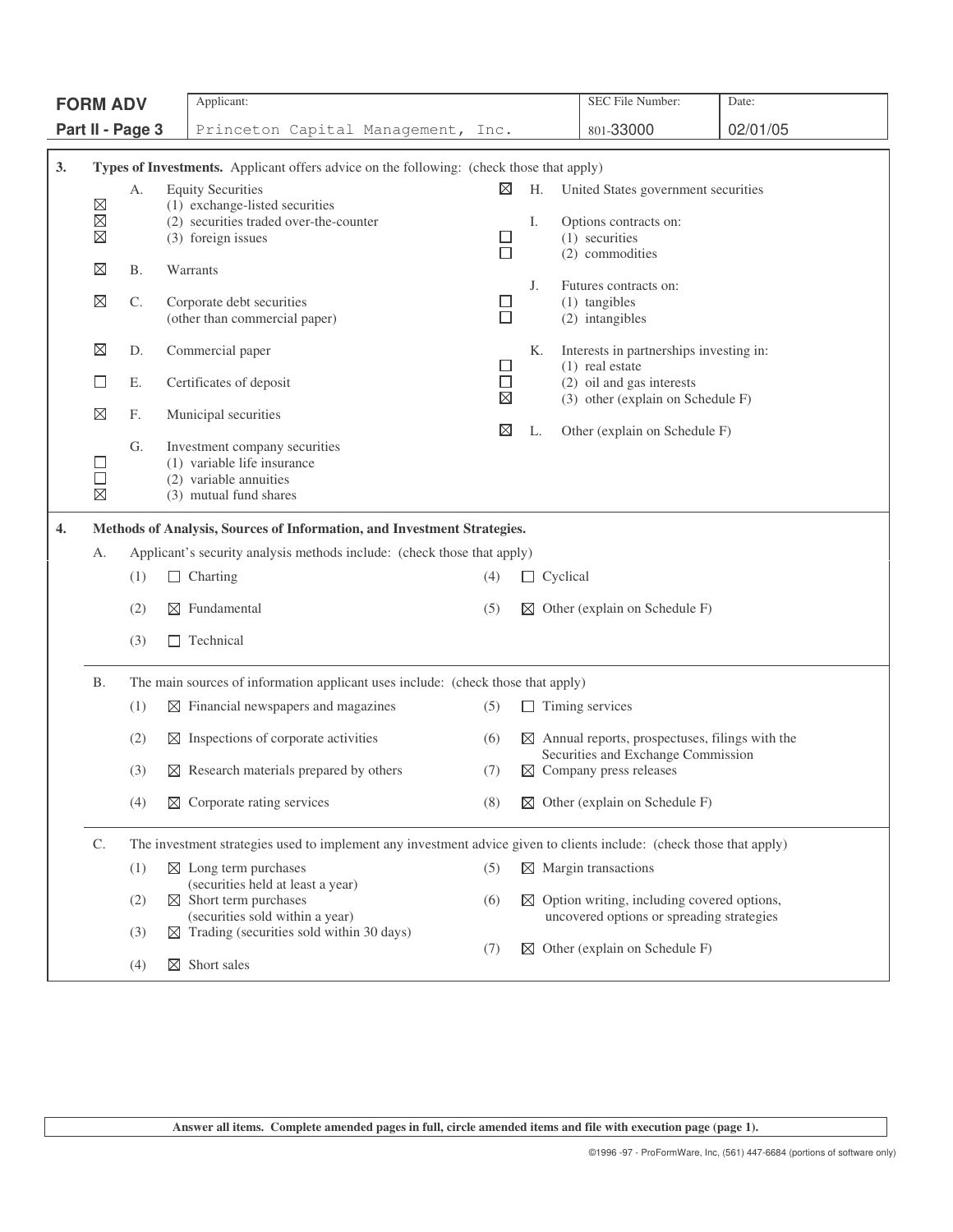| <b>FORM ADV</b> |                                                                                                                            |                                                                                                                                                                                                                                                                                                                      | Applicant:                                                                                                                                         |              | SEC File Number:                                          | Date:    |     |                          |  |
|-----------------|----------------------------------------------------------------------------------------------------------------------------|----------------------------------------------------------------------------------------------------------------------------------------------------------------------------------------------------------------------------------------------------------------------------------------------------------------------|----------------------------------------------------------------------------------------------------------------------------------------------------|--------------|-----------------------------------------------------------|----------|-----|--------------------------|--|
|                 | Part II - Page 4                                                                                                           |                                                                                                                                                                                                                                                                                                                      | Princeton Capital Management, Inc.                                                                                                                 |              | 801-33000                                                 | 02/01/05 |     |                          |  |
| 5.              |                                                                                                                            |                                                                                                                                                                                                                                                                                                                      | <b>Education and Business Standards.</b>                                                                                                           |              |                                                           |          |     |                          |  |
|                 |                                                                                                                            | Are there any general standards of education or business experience that applicant requires of those involved in<br>Yes<br>⊠                                                                                                                                                                                         |                                                                                                                                                    |              |                                                           |          |     | N <sub>0</sub><br>$\Box$ |  |
|                 |                                                                                                                            | (If yes, describe these standards on Schedule F.)                                                                                                                                                                                                                                                                    |                                                                                                                                                    |              |                                                           |          |     |                          |  |
| 6.              | For:                                                                                                                       | <b>Education and Business Background.</b>                                                                                                                                                                                                                                                                            |                                                                                                                                                    |              |                                                           |          |     |                          |  |
|                 | $\bullet$                                                                                                                  | each member of the investment committee or group that determines general investment advice to be given to clients, or<br>if the applicant has no investment committee or group, each individual who determines general investment advice given<br>to clients (if more than five, respond only for their supervisors) |                                                                                                                                                    |              |                                                           |          |     |                          |  |
|                 |                                                                                                                            |                                                                                                                                                                                                                                                                                                                      | each principal executive officer of applicant or each person with similar status or performing similar functions.                                  |              |                                                           |          |     |                          |  |
|                 |                                                                                                                            |                                                                                                                                                                                                                                                                                                                      | On Schedule F, give the:                                                                                                                           |              |                                                           |          |     |                          |  |
|                 |                                                                                                                            | name                                                                                                                                                                                                                                                                                                                 |                                                                                                                                                    |              | formal education after high school                        |          |     |                          |  |
|                 |                                                                                                                            | year of birth                                                                                                                                                                                                                                                                                                        |                                                                                                                                                    |              | business background for the preceding five years          |          |     |                          |  |
| 7.              |                                                                                                                            |                                                                                                                                                                                                                                                                                                                      | <b>Other Business Activities.</b> (check those that apply)                                                                                         |              |                                                           |          |     |                          |  |
|                 | ΙI                                                                                                                         | А.                                                                                                                                                                                                                                                                                                                   | Applicant is actively engaged in a business other than giving investment advice.                                                                   |              |                                                           |          |     |                          |  |
|                 | ப                                                                                                                          | Β.                                                                                                                                                                                                                                                                                                                   | Applicant sells products or services other than investment advice to clients.                                                                      |              |                                                           |          |     |                          |  |
|                 | ⊔                                                                                                                          | C.                                                                                                                                                                                                                                                                                                                   | The principal business of applicant or its principal executive officers involves something other than<br>providing investment advice.              |              |                                                           |          |     |                          |  |
|                 |                                                                                                                            |                                                                                                                                                                                                                                                                                                                      | (For each checked box describe the other activities, including the time spent on them, on Schedule F.)                                             |              |                                                           |          |     |                          |  |
| 8.              |                                                                                                                            |                                                                                                                                                                                                                                                                                                                      | Other Financial Industry Activities or Affiliations. (check those that apply)                                                                      |              |                                                           |          |     |                          |  |
|                 | ⊔                                                                                                                          | А.                                                                                                                                                                                                                                                                                                                   | Applicant is registered (or has an application pending) as a securities broker-dealer.                                                             |              |                                                           |          |     |                          |  |
|                 | $\mathbf{I}$                                                                                                               | В.                                                                                                                                                                                                                                                                                                                   | Applicant is registered (or has an application pending) as a futures commission merchant, commodity<br>pool operator or commodity trading adviser. |              |                                                           |          |     |                          |  |
|                 |                                                                                                                            | C.                                                                                                                                                                                                                                                                                                                   | Applicant has arrangements that are material to its advisory business or its clients with a related person who is a:                               |              |                                                           |          |     |                          |  |
|                 | ⊔                                                                                                                          |                                                                                                                                                                                                                                                                                                                      | (1) broker-dealer                                                                                                                                  | ப            | (7) accounting firm                                       |          |     |                          |  |
|                 |                                                                                                                            |                                                                                                                                                                                                                                                                                                                      | (2) investment company                                                                                                                             |              | $(8)$ law firm                                            |          |     |                          |  |
|                 | $\Box$                                                                                                                     |                                                                                                                                                                                                                                                                                                                      | (3) other investment adviser                                                                                                                       | $\Box$       | (9) insurance company or agency                           |          |     |                          |  |
|                 | $\Box$                                                                                                                     |                                                                                                                                                                                                                                                                                                                      | (4) financial planning firm                                                                                                                        | $\mathsf{I}$ | $(10)$ pension consultant                                 |          |     |                          |  |
|                 | ⊔                                                                                                                          |                                                                                                                                                                                                                                                                                                                      | (5) commodity pool operator, commodity trading<br>adviser or futures commission merchant                                                           | □            | (11) real estate broker or dealer                         |          |     |                          |  |
|                 | $\Box$                                                                                                                     |                                                                                                                                                                                                                                                                                                                      | (6) banking or thrift institution                                                                                                                  | □            | (12) entity that creates or packages limited partnerships |          |     |                          |  |
|                 | (For each checked box in C, on Schedule F identify the related person and describe the relationship and the arrangements.) |                                                                                                                                                                                                                                                                                                                      |                                                                                                                                                    |              |                                                           |          |     |                          |  |
|                 |                                                                                                                            | D.                                                                                                                                                                                                                                                                                                                   | Is applicant or a related person a general partner in any partnership in which clients are solicited to                                            |              |                                                           |          | Yes | N <sub>0</sub>           |  |
|                 |                                                                                                                            |                                                                                                                                                                                                                                                                                                                      | (If yes, describe on Schedule F the partnerships and what they invest in.)                                                                         |              |                                                           |          | ⊠   |                          |  |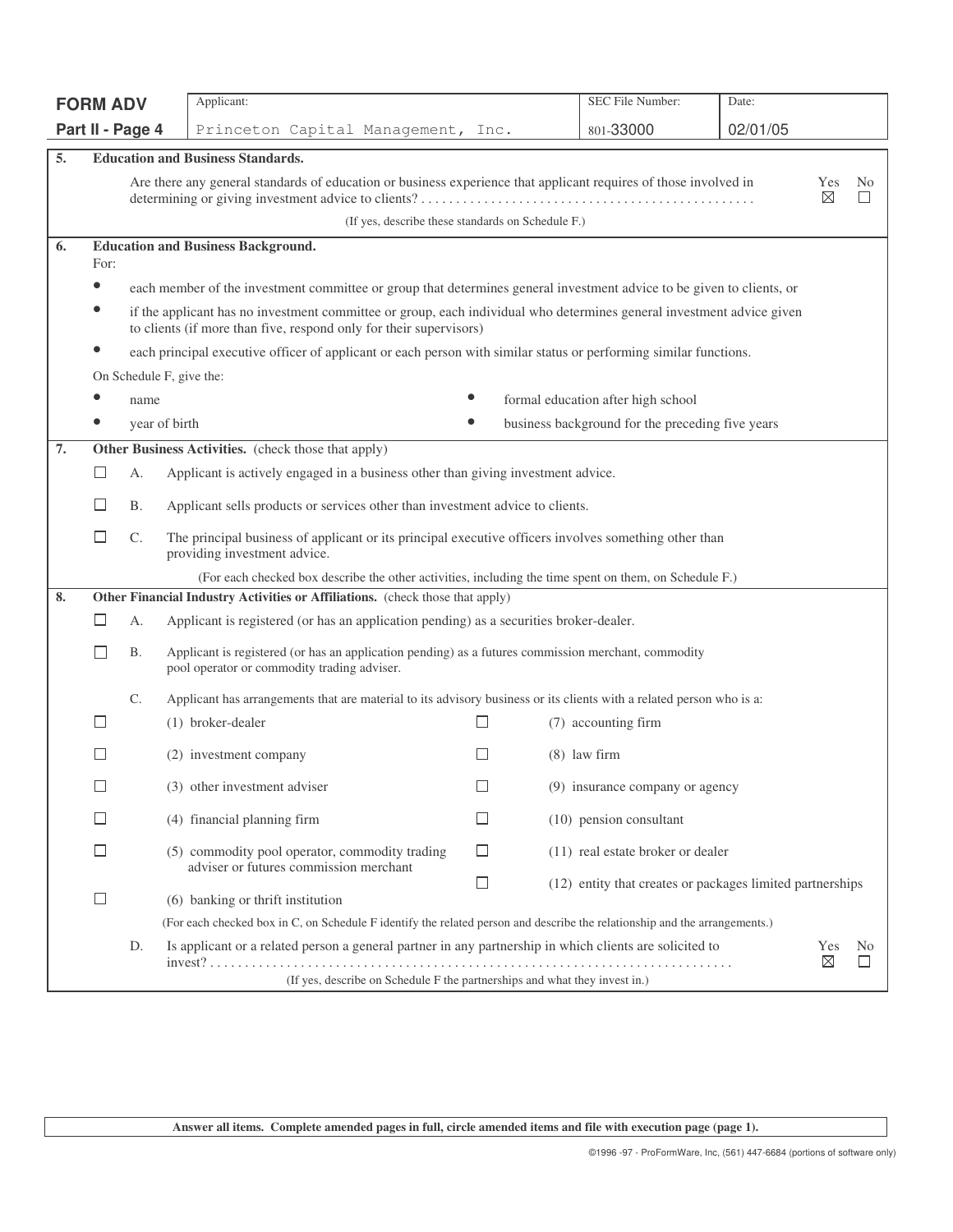|     | <b>FORM ADV</b>                                                                                                                                                                                                                                                                                                                         |                                                                                                                                                           | Applicant:                                                                                                                                                                                                                                                                                                                                                                                          | SEC File Number: | Date:          |  |  |  |  |
|-----|-----------------------------------------------------------------------------------------------------------------------------------------------------------------------------------------------------------------------------------------------------------------------------------------------------------------------------------------|-----------------------------------------------------------------------------------------------------------------------------------------------------------|-----------------------------------------------------------------------------------------------------------------------------------------------------------------------------------------------------------------------------------------------------------------------------------------------------------------------------------------------------------------------------------------------------|------------------|----------------|--|--|--|--|
|     | Part II - Page 5                                                                                                                                                                                                                                                                                                                        |                                                                                                                                                           | Princeton Capital Management, Inc.                                                                                                                                                                                                                                                                                                                                                                  | 801-33000        | 02/01/05       |  |  |  |  |
| 9.  |                                                                                                                                                                                                                                                                                                                                         |                                                                                                                                                           | Participation or Interest in Client Transactions.                                                                                                                                                                                                                                                                                                                                                   |                  |                |  |  |  |  |
|     |                                                                                                                                                                                                                                                                                                                                         |                                                                                                                                                           | Applicant or a related person: (check those that apply)                                                                                                                                                                                                                                                                                                                                             |                  |                |  |  |  |  |
|     | А.                                                                                                                                                                                                                                                                                                                                      |                                                                                                                                                           | As principal, buys securities for itself from or sells securities it owns to any client.                                                                                                                                                                                                                                                                                                            |                  |                |  |  |  |  |
|     | Β.                                                                                                                                                                                                                                                                                                                                      | As broker or agent effects securities transactions for compensation for any client.                                                                       |                                                                                                                                                                                                                                                                                                                                                                                                     |                  |                |  |  |  |  |
|     | П<br>$\mathbb{C}$ .                                                                                                                                                                                                                                                                                                                     | As broker or agent for any person other than a client effects transactions in which client securities are sold to                                         |                                                                                                                                                                                                                                                                                                                                                                                                     |                  |                |  |  |  |  |
|     | ⊠<br>D.                                                                                                                                                                                                                                                                                                                                 | or bought from a brokerage customer.<br>Recommends to clients that they buy or sell securities or investment products in which the applicant or a related |                                                                                                                                                                                                                                                                                                                                                                                                     |                  |                |  |  |  |  |
|     | $\boxtimes$                                                                                                                                                                                                                                                                                                                             |                                                                                                                                                           | person has some financial interest.                                                                                                                                                                                                                                                                                                                                                                 |                  |                |  |  |  |  |
|     | Е.                                                                                                                                                                                                                                                                                                                                      |                                                                                                                                                           | Buys or sells for itself securities that it also recommends to clients.                                                                                                                                                                                                                                                                                                                             |                  |                |  |  |  |  |
|     |                                                                                                                                                                                                                                                                                                                                         |                                                                                                                                                           | (For each box checked, describe on Schedule F when the applicant or a related person engages in these transactions and what<br>restrictions, internal procedures, or disclosures are used for conflicts of interest in those transactions.)                                                                                                                                                         |                  |                |  |  |  |  |
| 10. |                                                                                                                                                                                                                                                                                                                                         |                                                                                                                                                           | Conditions for Managing Accounts. Does the applicant provide investment supervisory services, manage investment advisory<br>accounts or hold itself out as providing financial planning or some similarly termed services and impose a minimum dollar value of                                                                                                                                      |                  | Yes<br>No<br>⊠ |  |  |  |  |
|     |                                                                                                                                                                                                                                                                                                                                         |                                                                                                                                                           | (If yes, describe on Schedule F.)                                                                                                                                                                                                                                                                                                                                                                   |                  |                |  |  |  |  |
| 11. |                                                                                                                                                                                                                                                                                                                                         |                                                                                                                                                           | Review of Accounts. If applicant provides investment supervisory services, manages investment advisory accounts, or holds<br>itself out as providing financial planning or some similarly termed services:                                                                                                                                                                                          |                  |                |  |  |  |  |
|     | Describe below the reviews and reviewers of the accounts. For reviews, include their frequency, different levels, and<br>А.<br>triggering factors. For reviewers, include the number of reviewers, their titles and functions, instructions they receive<br>from applicant on performing reviews, and number of accounts assigned each. |                                                                                                                                                           |                                                                                                                                                                                                                                                                                                                                                                                                     |                  |                |  |  |  |  |
|     | The Investment Committee (as described in Schedule F, #6) reviews at least monthly all accounts.<br>Individual members of the Investment Committee continuously monitor client holdings.                                                                                                                                                |                                                                                                                                                           |                                                                                                                                                                                                                                                                                                                                                                                                     |                  |                |  |  |  |  |
|     |                                                                                                                                                                                                                                                                                                                                         |                                                                                                                                                           |                                                                                                                                                                                                                                                                                                                                                                                                     |                  |                |  |  |  |  |
|     |                                                                                                                                                                                                                                                                                                                                         |                                                                                                                                                           |                                                                                                                                                                                                                                                                                                                                                                                                     |                  |                |  |  |  |  |
|     |                                                                                                                                                                                                                                                                                                                                         |                                                                                                                                                           |                                                                                                                                                                                                                                                                                                                                                                                                     |                  |                |  |  |  |  |
|     | <b>B.</b>                                                                                                                                                                                                                                                                                                                               |                                                                                                                                                           | Describe below the nature and frequency of regular reports to clients on their accounts.                                                                                                                                                                                                                                                                                                            |                  |                |  |  |  |  |
|     |                                                                                                                                                                                                                                                                                                                                         |                                                                                                                                                           | Appraisals and other account information, along with interpretive comments on investment positions<br>and the general investment environment, are provided to clients at least on a quarterly basis and<br>more frequently as clients request. Clients may also receive transaction confirmations as transactions<br>occur and monthly statements from the broker/custodian for the client account. |                  |                |  |  |  |  |
|     |                                                                                                                                                                                                                                                                                                                                         |                                                                                                                                                           |                                                                                                                                                                                                                                                                                                                                                                                                     |                  |                |  |  |  |  |
|     |                                                                                                                                                                                                                                                                                                                                         |                                                                                                                                                           |                                                                                                                                                                                                                                                                                                                                                                                                     |                  |                |  |  |  |  |
|     |                                                                                                                                                                                                                                                                                                                                         |                                                                                                                                                           |                                                                                                                                                                                                                                                                                                                                                                                                     |                  |                |  |  |  |  |